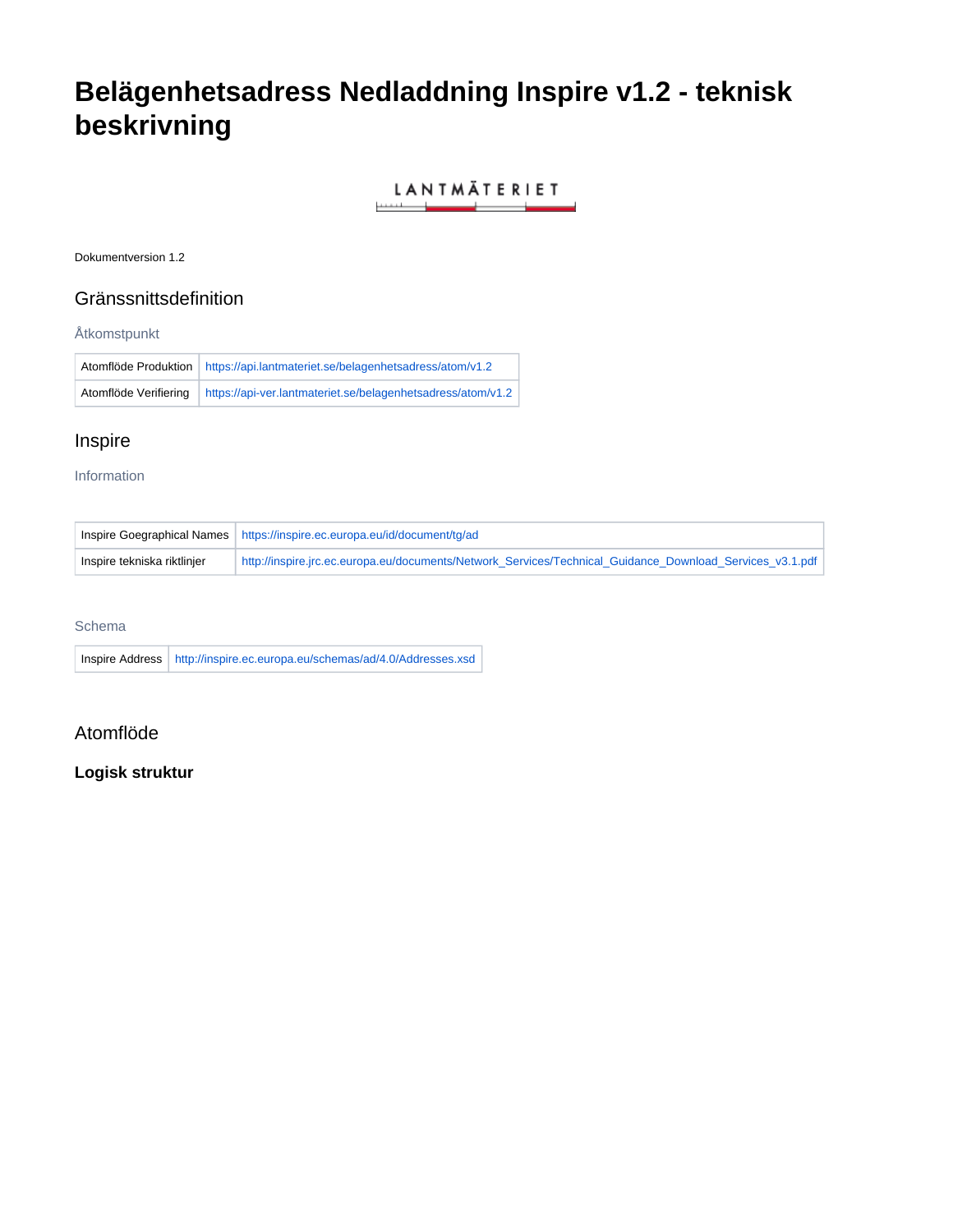

# **Exempel**

Atomflöde för tema, Inspire Addresses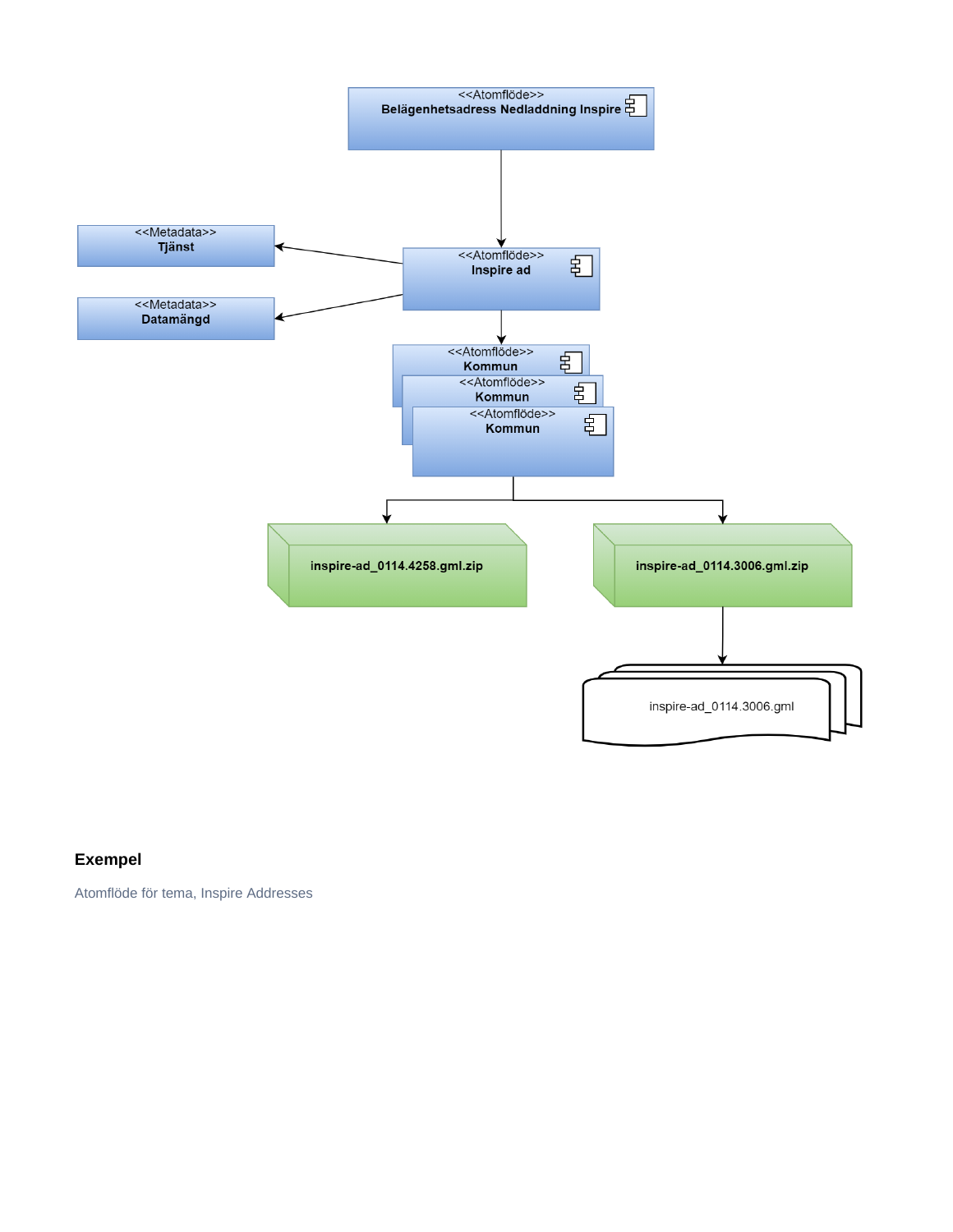#### **Exempel**

```
<?xml version="1.0" encoding="UTF-8"?>
<feed xmlns:georss="http://www.georss.org/georss" xmlns="http://www.w3.org/2005/Atom" xmlns:inspire_dls="
http://inspire.ec.europa.eu/schemas/inspire_dls/1.0" xml:lang="sv">
    <id>https://api.lantmateriet.se/belagenhetsadress/atom/v1.2/inspire/ad</id>
    <title>Inspire Addresses</title>
    <subtitle>Fördefinierade datamängder för Inspire Addresses</subtitle>
     <updated>2021-08-25T21:37:17+02:00</updated>
     <link href="https://api.lantmateriet.se/belagenhetsadress/atom/v1.2/inspire/ad" rel="self" type="application
/atom+xml" hreflang="sv" title="Detta dokument"/>
    <link href="https://www.geodata.se/geodataportalen/srv/swe/csw-inspire?
request=GetRecordById&service=CSW&version=2.0.2&elementSetName=full&id=693c8f48-63c6-44ca-a5f4-
838af293e51d&outputSchema=csw:IsoRecord" rel="describedby" type="application/xml" hreflang="sv" title="
Metadata, nedladdningstjänst för Inspire Addresses"/>
     <link href="https://www.geodata.se/geodataportalen/GetMetaDataById?id=693c8f48-63c6-44ca-a5f4-838af293e51d" 
rel="alternate" type="text/html" hreflang="sv" title="Metadata, nedladdningstjänst för Inspire Addresses (HTML)"
/>
    <link href="https://www.geodata.se/geodataportalen/opensearch/swe/693c8f48-63c6-44ca-a5f4-838af293e51d
/OpenSearchDescription.xml" rel="search" type="application/opensearchdescription+xml" hreflang="sv" title="
Opensearch-dokument för Inspireanpassad nedladdningstjänst"/>
    <rights>Produkten omfattas av upphovsrätt. Avtal för användning krävs, avgifter för användning tas ut.<
/rights>
    <author>
        <name>Geodatasupport</name>
        <email>geodatasupport@lm.se</email>
    </author>
     <entry>
         <id>https://api.lantmateriet.se/belagenhetsadress/atom/v1.2/inspire/ad/0114</id>
         <title>Inspire Addresses, Upplands Väsby (0114)</title>
        <summary>Fördefinierad datamängd Inspire Addresses, Upplands Väsby (0114)</summary>
        <updated>2021-08-25T15:14:02+02:00</updated>
        <inspire_dls:spatial_dataset_identifier_code>0e2a7d3f-8608-4eb0-80bb-6b9b7efc45f3</inspire_dls:
spatial_dataset_identifier_code>
        <inspire_dls:spatial_dataset_identifier_namespace>SE.LM.AD.0114</inspire_dls:
spatial_dataset_identifier_namespace>
        <link href="https://api.lantmateriet.se/belagenhetsadress/atom/v1.2/inspire/ad/0114" rel="alternate" 
type="application/atom+xml" hreflang="sv" title="Inspire Addresses, Upplands Väsby (0114)"/>
        <link href="https://www.geodata.se/geodataportalen/srv/swe/csw-inspire?
request=GetRecordById&service=CSW&version=2.0.2&elementSetName=full&id=5615eaa7-bdf6-4cd7-a795-
0520c9ac60e5&outputSchema=csw:IsoRecord" rel="describedby" type="application/xml" hreflang="sv" title="Metadata 
för datamängden Inspire Addresses"/>
        <link href="https://www.geodata.se/geodataportalen/GetMetaDataById?id=5615eaa7-bdf6-4cd7-a795-
0520c9ac60e5" rel="alternate" type="text/html" hreflang="sv" title="Metadata för datamängden Inspire Addresses 
(HTMT, Y'') <category term="http://www.opengis.net/def/crs/EPSG/0/3006" label="SWEREF99 TM"/>
        <category term="http://www.opengis.net/def/crs/EPSG/0/4258" label="ETRS89"/>
        <georss:polygon>17.795353023658244 59.46176794121199 17.805780099182872 59.5874192075619 
18.044168048264012 59.582092161979794 18.03285824326587 59.456467414706914 17.795353023658244 59.46176794121199<
/georss:polygon>
    </entry>
</feed>
```
Atomflöde för datamängd (Upplands Väsby kommun), Inspire Addresses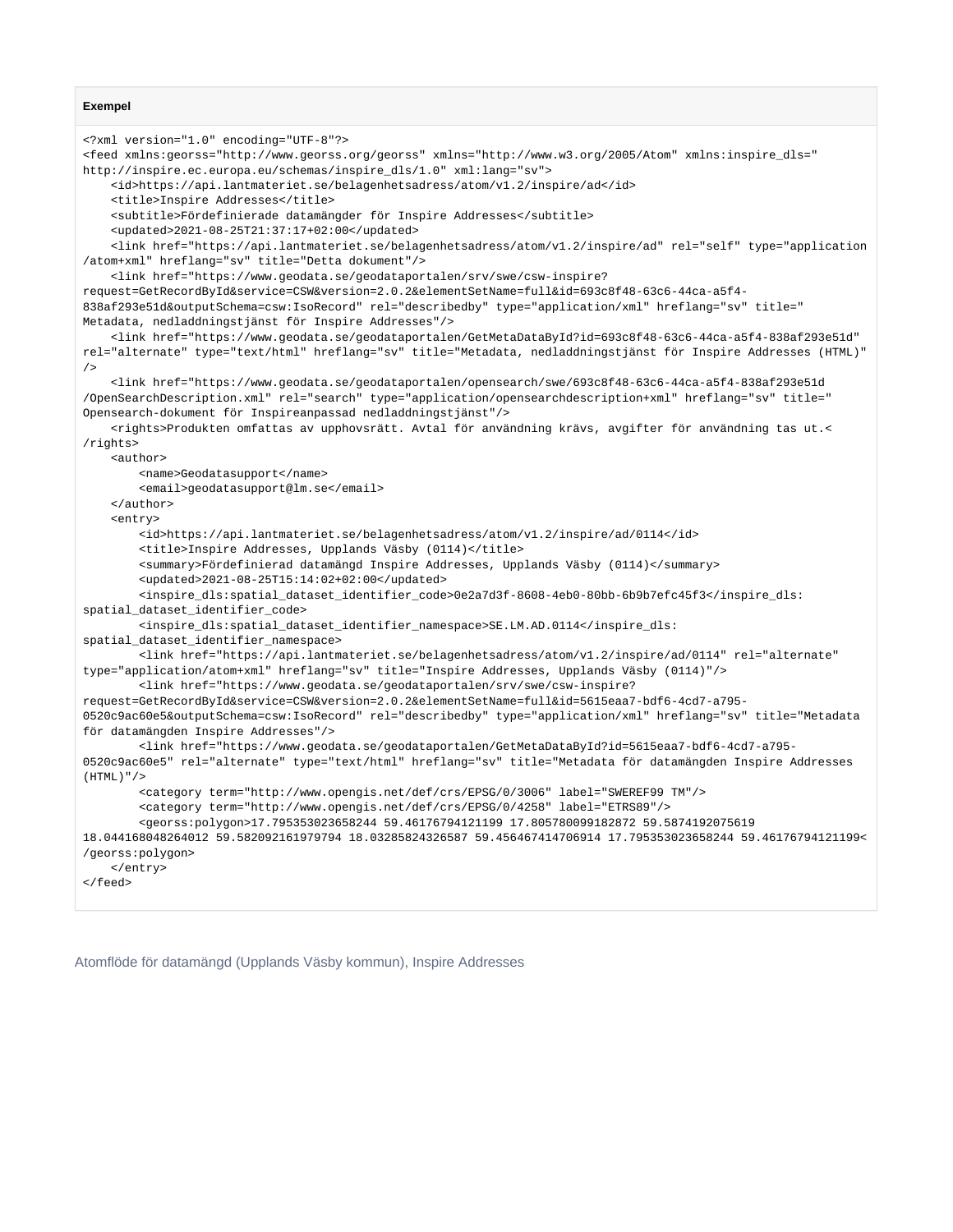#### **Exempel**

```
<?xml version="1.0" encoding="UTF-8"?>
<feed xmlns:georss="http://www.georss.org/georss" xmlns="http://www.w3.org/2005/Atom" xmlns:inspire_dls="
http://inspire.ec.europa.eu/schemas/inspire_dls/1.0" xml:lang="sv">
     <id>https://api.lantmateriet.se/belagenhetsadress/atom/v1.2/inspire/ad/0114</id>
     <title>Fördefinierad datamängd Inspire Addresses, Upplands Väsby (0114)</title>
     <subtitle>Fördefinierad datamängd i olika referenssystem och format</subtitle>
     <updated>2021-08-25T15:14:02+02:00</updated>
     <link href="https://api.lantmateriet.se/belagenhetsadress/atom/v1.2/inspire/ad/0114" rel="self" type="
application/atom+xml" hreflang="sv" title="Detta dokument"/>
     <link href="https://api.lantmateriet.se/belagenhetsadress/atom/v1.2/inspire/ad" rel="up" type="application
/atom+xml" hreflang="sv" title="Inspire Addresses"/>
     <link href="https://inspire.ec.europa.eu/featureconcept/Address" rel="describedby" type="text/html" title="
Featurtype Adress"/>
     <rights>Produkten omfattas av upphovsrätt. Avtal för användning krävs, avgifter för användning tas ut.<
/rights>
     <author>
         <name>Geodatasupport</name>
         <email>geodatasupport@lm.se</email>
     </author>
     <entry>
         <id>https://api.lantmateriet.se/belagenhetsadress/atom/v1.2/inspire/ad/0114/dataset?
srs=3006&format=application/zip</id>
         <title>Inspire Addresses, Upplands Väsby (0114) [EPSG:3006, GML]</title>
         <updated>2021-08-25T15:14:02+02:00</updated>
         <link href="https://api.lantmateriet.se/belagenhetsadress/atom/v1.2/inspire/ad/0114/dataset?
srs=3006&format=application/zip" rel="alternate" type="application/zip" hreflang="sv" title="inspire-ad_0114.
3006.gml.zip" length="1158542"/>
         <category term="http://www.opengis.net/def/crs/EPSG/0/3006" label="SWEREF99 TM"/>
    \epsilon/entrys
     <entry>
         <id>https://api.lantmateriet.se/belagenhetsadress/atom/v1.2/inspire/ad/0114/dataset?
srs=4258&format=application/zip</id>
         <title>Inspire Addresses, Upplands Väsby (0114) [EPSG:4258, GML]</title>
         <updated>2021-08-25T15:14:02+02:00</updated>
         <link href="https://api.lantmateriet.se/belagenhetsadress/atom/v1.2/inspire/ad/0114/dataset?
srs=4258&format=application/zip" rel="alternate" type="application/zip" hreflang="sv" title="inspire-ad_0114.
4258.gml.zip" length="1228995"/>
         <category term="http://www.opengis.net/def/crs/EPSG/0/4258" label="ETRS89"/>
     </entry>
</feed>
```
#### Datamängd GML (Stockholms kommun), Inspire Geographical Names

#### **Exempel**

```
<?xml version="1.0" encoding="UTF-8"?>
<wfs:FeatureCollection xmlns:xlink="http://www.w3.org/1999/xlink" xmlns:gn="http://inspire.ec.europa.eu/schemas
/gn/4.0" xmlns:ad="http://inspire.ec.europa.eu/schemas/ad/4.0" xmlns:base="http://inspire.ec.europa.eu/schemas
/base/3.3" xmlns:fes="http://www.opengis.net/fes/2.0" xmlns:gml="http://www.opengis.net/gml/3.2" xmlns:ows="
http://www.opengis.net/ows/1.1" xmlns:xsi="http://www.w3.org/2001/XMLSchema-instance" xmlns:wfs="http://www.
opengis.net/wfs/2.0" xsi:schemaLocation="http://www.opengis.net/wfs/2.0 http://schemas.opengis.net/wfs/2.0/wfs.
xsd http://www.opengis.net/gml/3.2 http://schemas.opengis.net/gml/3.2.1/gml.xsd" timeStamp="2021-09-02T16:07:
57.949775297+02:00" numberMatched="12519" numberReturned="12519">
         <wfs:boundedBy>
                 <gml:Envelope srsName="http://www.opengis.net/def/crs/EPSG/0/4258">
                         <gml:lowerCorner>59.466 17.815</gml:lowerCorner>
                         <gml:upperCorner>59.566 18.012</gml:upperCorner>
                 </gml:Envelope>
         </wfs:boundedBy>
         <wfs:member>
                 <ad:Address gml:id="SE.LM.AD.ac3c4b69-b62f-48a3-a66e-5dfc8ee83c59">
                         <ad:inspireId>
                                 <base:Identifier>
                                         <base:localId>ac3c4b69-b62f-48a3-a66e-5dfc8ee83c59</base:localId>
                                         <base:namespace>SE.LM.AD</base:namespace>
```